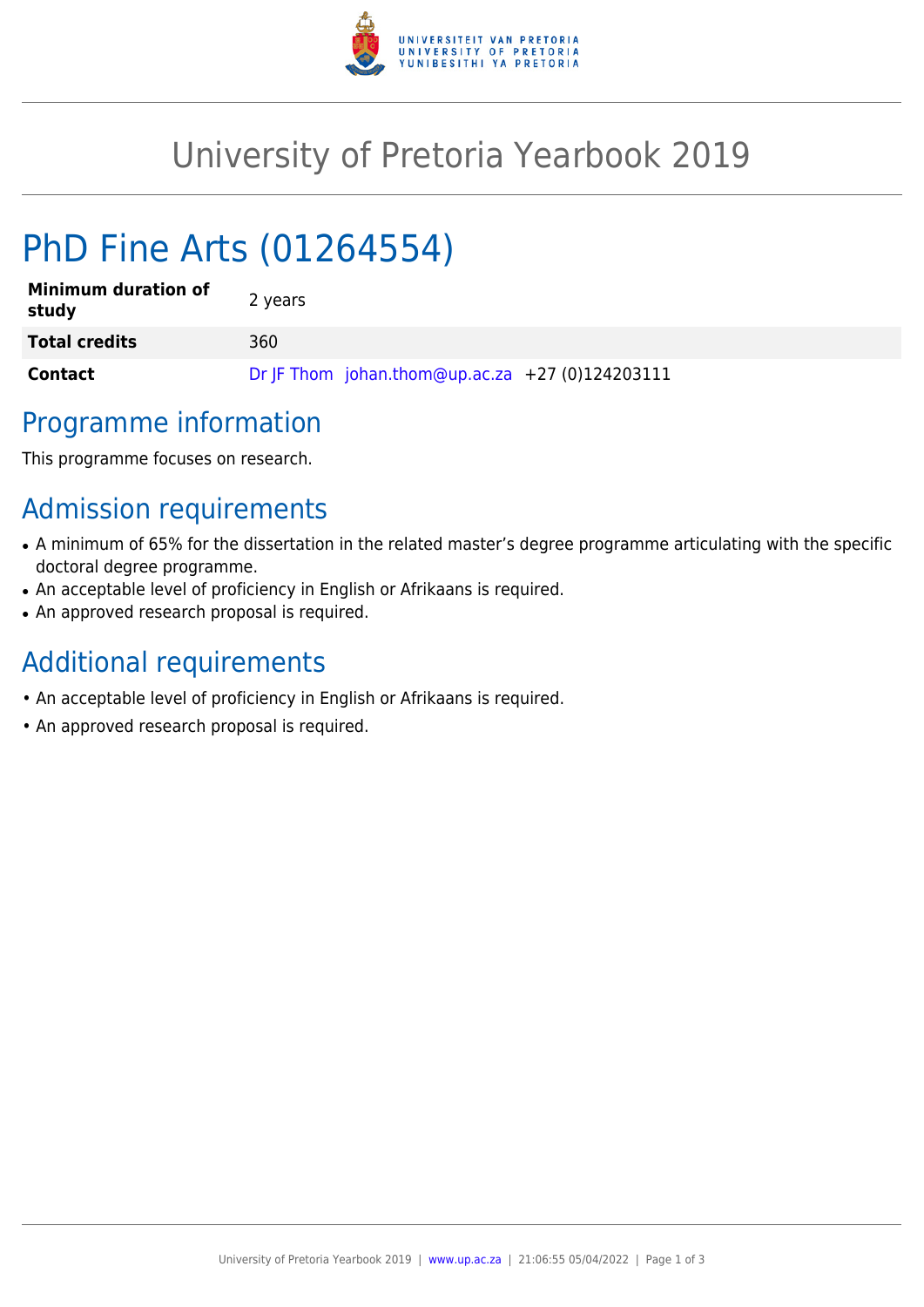

### Curriculum: Year 1

**Minimum credits: 360**

#### **Core modules**

[Thesis: Fine arts 990](https://www.up.ac.za/yearbooks/2019/modules/view/BKS 990) (BKS 990) - Credits: 360.00